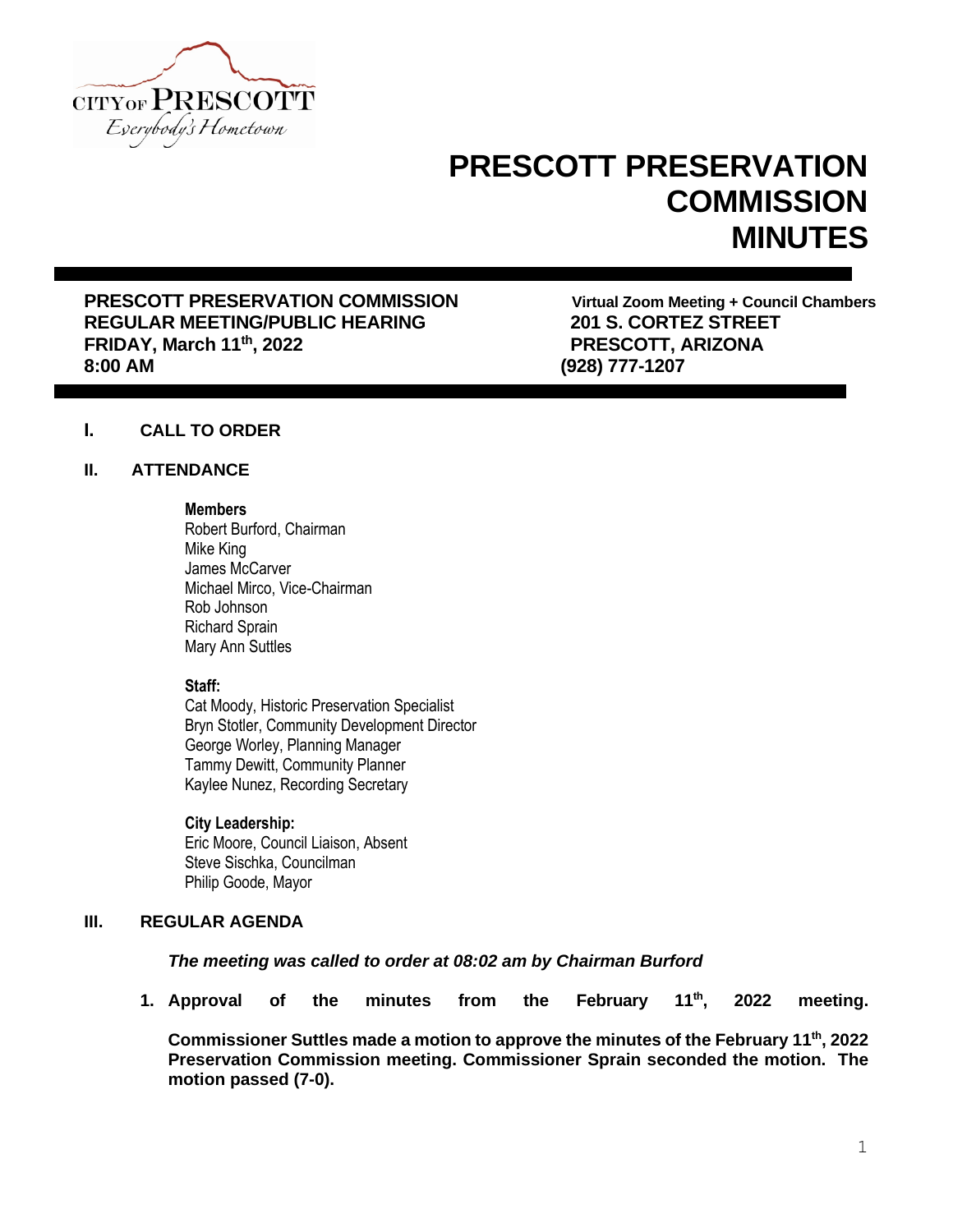## **2. HP22-001 1099 Old Hassayampa Ln. APN: 108-07-166. Historic Preservation District #15, Historic Homes at Hassayampa. Request approval for change in single car garage door and 3ft and 6ft high fencing.**

Historic Preservation Specialist Cat Moody presented a brief history of the Hassayampa Country Club, where the property is located. The residence was one of the 14 summer cottages built in the 1930s and 1940s to support the Country Club. The applicant is requesting to replace the original, single-car garage door with a new, stamped carriage house door with paneled windows, which is within historic character.

Ms. Moody also presented a site plan and photos depicting the different fencing types being requested, which include:

- 3' high black steel fencing
- 6' high metal fencing
- 6' high wooden privacy fencing

 Chairman Burford asked whether the existing, split rail fencing along Deodora Lane would be removed. Ms. Moody answered that it would be removed and replaced with the 6' metal fencing as depicted on the site plan.

 Commissioner McCarver asked whether there are any City restrictions on the height of the Fencing. Ms. Moody clarified that fencing can only be 4' high within the front setback and can be 6' high on the side and rear.

## **Commissioner Suttles made a motion to approve HP22-001. Commissioner Mirco seconded the motion. The motion passed unanimously (7-0).**

# **3. Study-session review of proposed project (non-voting item at this meeting)**

**HP22-003** 138 S Montezuma St. APN: 109-02-014A. Historic Preservation District #1, Courthouse Plaza. Request review and input on proposal for demolition of existing building and construction of six-story hotel.

Historic Preservation Specialist Cat Moody presented a history of the site, which originally contained wooden structures. After the Historic Whiskey Row Fire of 1900, it was rebuilt with a brick building and has housed saloons, restaurants and a variety of retail uses since. The roof and façade were reconstructed after a large snowstorm collapsed it in 1967. The building currently houses two retail shops and one art gallery.

Ms. Moody then presented elevations, exterior finishes, and artistic renderings of the proposed hotel. She noted that highest point of the building is 66'-10" (from existing grade). Ms. Moody also shared that this project has *only* been to a Pre-Application Conference (PAC) with the City prior to this meeting, which is only a preliminary meeting with staff to see if a project is viable and what requirements will be involved.

Applicant and property owner, Jim Griset, spoke about his vision for the property. He noted that he is a resident of Prescott Valley and has owned the subject property for approximately 7 years. He and his designer, Ray Spencer, created the 'stepped' design to avoid too dramatic of a rise in the front of the building and put design emphasis on the alley entrance to further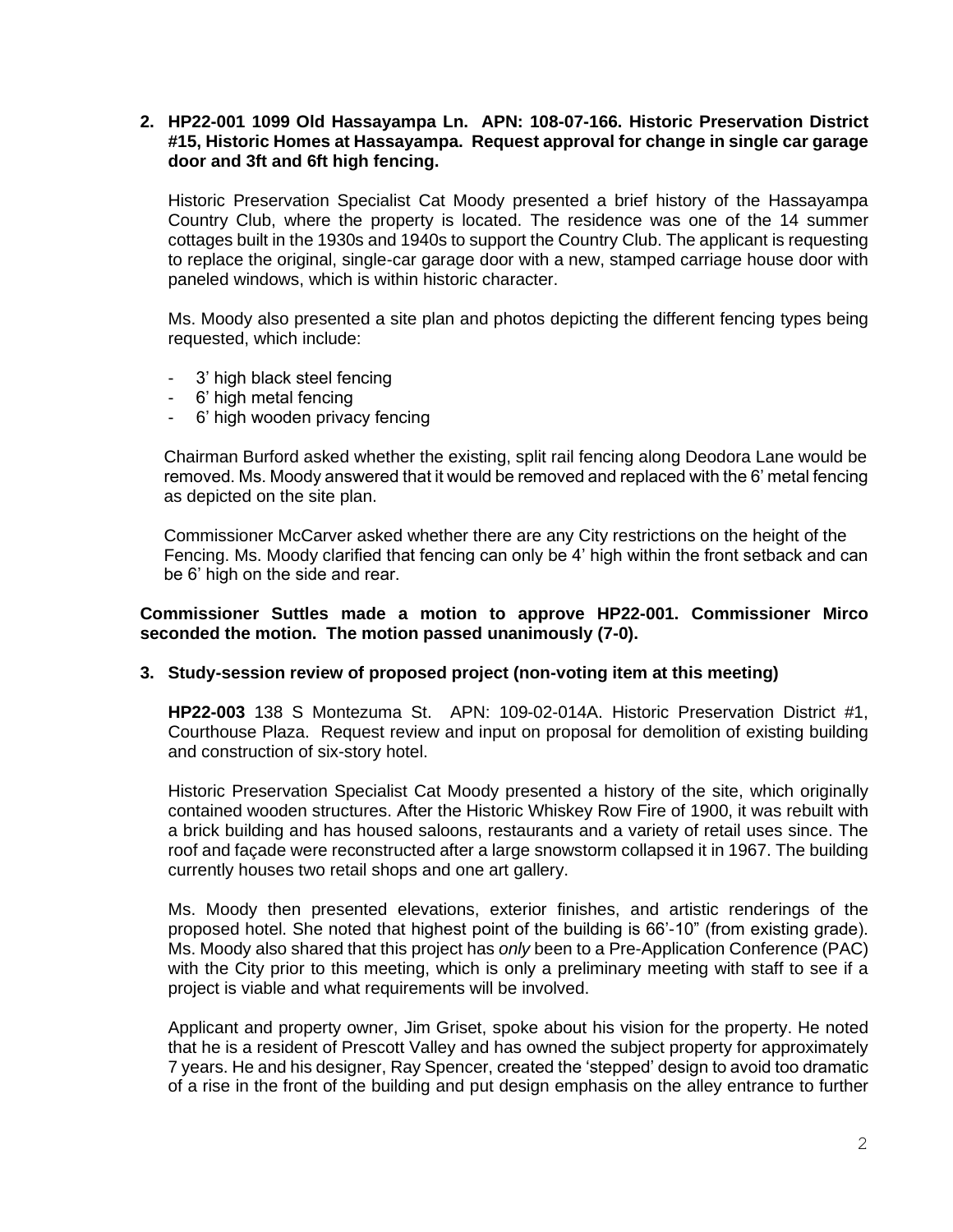foster new life in that area. He believes that the project would contribute to the City's effort to revitalize the Whiskey Row Alley.

Ms. Moody presented a perspective analysis, which revealed that the artistic renderings depicted the proposed building as smaller than what it will actually be. She presented sketches of the Whiskey Row facades created by local Architect, Bill Otwell, in the 1980s. She then overlaid the proposed hotel upon the façade to give an idea of the difference of heights between it and other buildings on Whiskey Row. Ms. Moody shared that there are a couple of ways in which potential (historic) projects are evaluated, one of them being that they compare them to the National standards set forth by the Secretary of the Interior; this site being within the most important, National district in Prescott. She revealed that the current building(s) is not on the National Register but potentially could be if they applied and took certain measures.

Ms. Moody then presented her official staff report on the proposed project which determined that it does not conform with the (local) Courthouse Plaza Historic District guidelines, nor does in comply with (national) guidelines as set forth by the Secretary of Interior's Standards for Historic Resources. The scale, massing, height, and architectural styles proposed are incompatible and the existing building should be maintained, and any addition should not exceed 3 stories if the applicant decides to pursue further development of this property.

Patricia Dahlen, Architect for the State Historic Preservation Office (SHPO) spoke in opposition to the proposed project based upon the Secretary of Interior's Standards and interest of maintaining the historic character of the Courthouse Plaza.

Local Architect, Bill Otwell, spoke in opposition to the proposed project. Mr. Otwell has worked with several, historic properties in Prescott over the past four decades. He emphasized the cultural significance of the Courthouse Plaza for the community and shared that he believes that allowing this project could open up the District to further degradation.

Another local Architect, Frank DeGrazia, who has also been involved with historic properties in Prescott spoke in opposition to the proposal. He mirrored many of Mr. Otwell's opinions and feels that this project should not go forward as it is not in conformance with the (historic) district guidelines.

Ms. Moody presented a summary of public input received on the proposal thus far, 93% of which is opposed and 7% in favor. The top five concerns being: Location, height, architectural style, parking, and precedent.

Thirty-two members of the public shared comments, all in opposition. Key concerns were as follows, in order of prevalence:

- Failure to adhere to local and/or national historic quidelines
- Negative impacts on the character and culture of the Courthouse Plaza
- Too large/scale and massing issues
- Negative impacts on nearby business owners
- Parking issues
- Negative impacts on citizens' quality of life
- Negative impacts on alley during construction
- Public safety concerns
- Importance of historic preservation for future generations